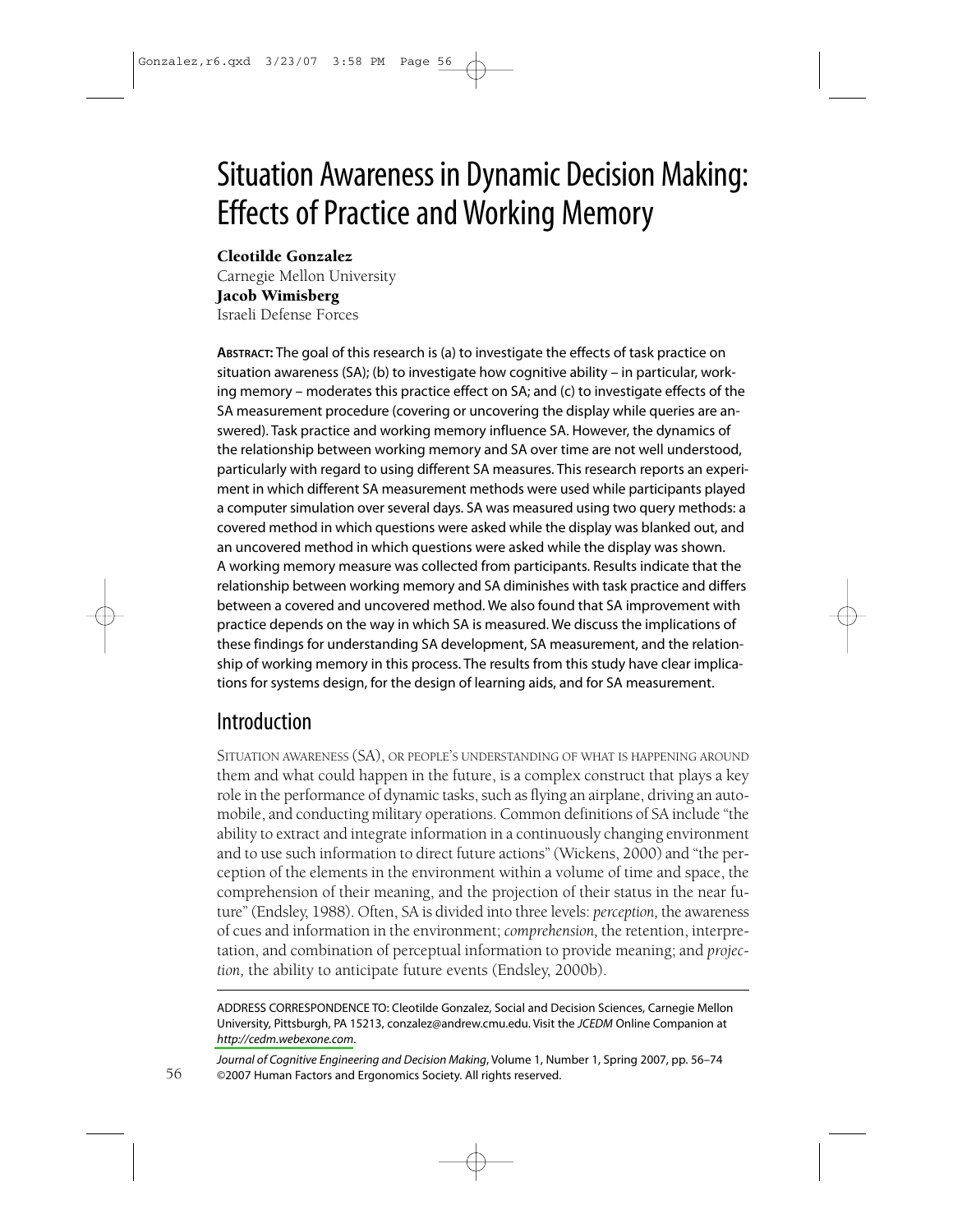Researchers have assumed that task practice influences SA; much of the literature derives optimal SA from interviews with subject matter experts (Endsley, 2001; Endsley, Bolte, & Jones, 2003; Shebilske, Goettl, & Garland, 2000). Experimental studies on the effects of task practice on SA often rely on the comparison between experts and novices (Durso et al., 1995; Sohn & Doane, 2004) rather than on the process by which novices improve their SA (Endsley, 2001; Shebilske et al., 2000). Task practice may enable people to develop "the mental models, schema, and goaldirected processing that are critical for SA in most domains" (Endsley et al., 2003), but unfortunately, little is known about how task practice contributes to SA development. We believe that an important first step in designing more effective displays and training interventions is to understand how individuals naturally improve their SA through practice; thereafter, methods to advance this skill may be designed accordingly.

Like task practice, cognitive mechanisms such as working memory are commonly assumed to influence SA (Endsley, 1995; Endsley & Robertson, 2000). Working memory is a limited human cognitive capacity that must be divided between temporarily holding information and strategically manipulating that information for future action (Baddeley, 1992). Although there is clear evidence regarding the influence of working memory on SA (Durso, Bleckley, & Dattel, 2006), there is only a weak understanding of the relationship between working memory and experience, which is that working memory plays a larger role in SA among novices than among experts (Ericsson & Kintsch, 1995; Ericsson & Staszewski, 1989; Sohn & Doane, 2004).

The role of working memory in SA is dependent on the way in which SA is measured (Durso et al., 2006). A common method to measure SA is query. In this method a task simulation is stopped at random points and a participant answers a set of questions about the situation. Queries may be answered while the simulation display is not visible (Endsley, 1995) or while the display is visible (Durso et al., 1995). Durso and colleagues (1995) found that adding SA to a battery of cognitive tests (including working memory tests) improved prediction of performance only when SA was measured with a query method in which information was visible. When SA was measured when information was not visible, SA did not improve the prediction of the cognitive tests. This suggests that the relationship between cognitive tests and SA depends on the way SA is measured.

The goals of this paper are threefold. The first goal is to investigate the effects of task practice on SA. The second goal is to investigate how cognitive ability - in particular, working memory – moderates this practice effect on SA. The third goal is to investigate effects of the SA measurement procedure (covering or uncovering the display while queries are answered).

Relevant to describing the potential importance of working memory to specific levels of SA during task training, we also aim to conduct exploratory analyses on measures of perception, comprehension, and projection. Differential effects for the three levels of SA may help explain and understand more thoroughly the process by which individuals improve SA with practice and how working memory is related to SA.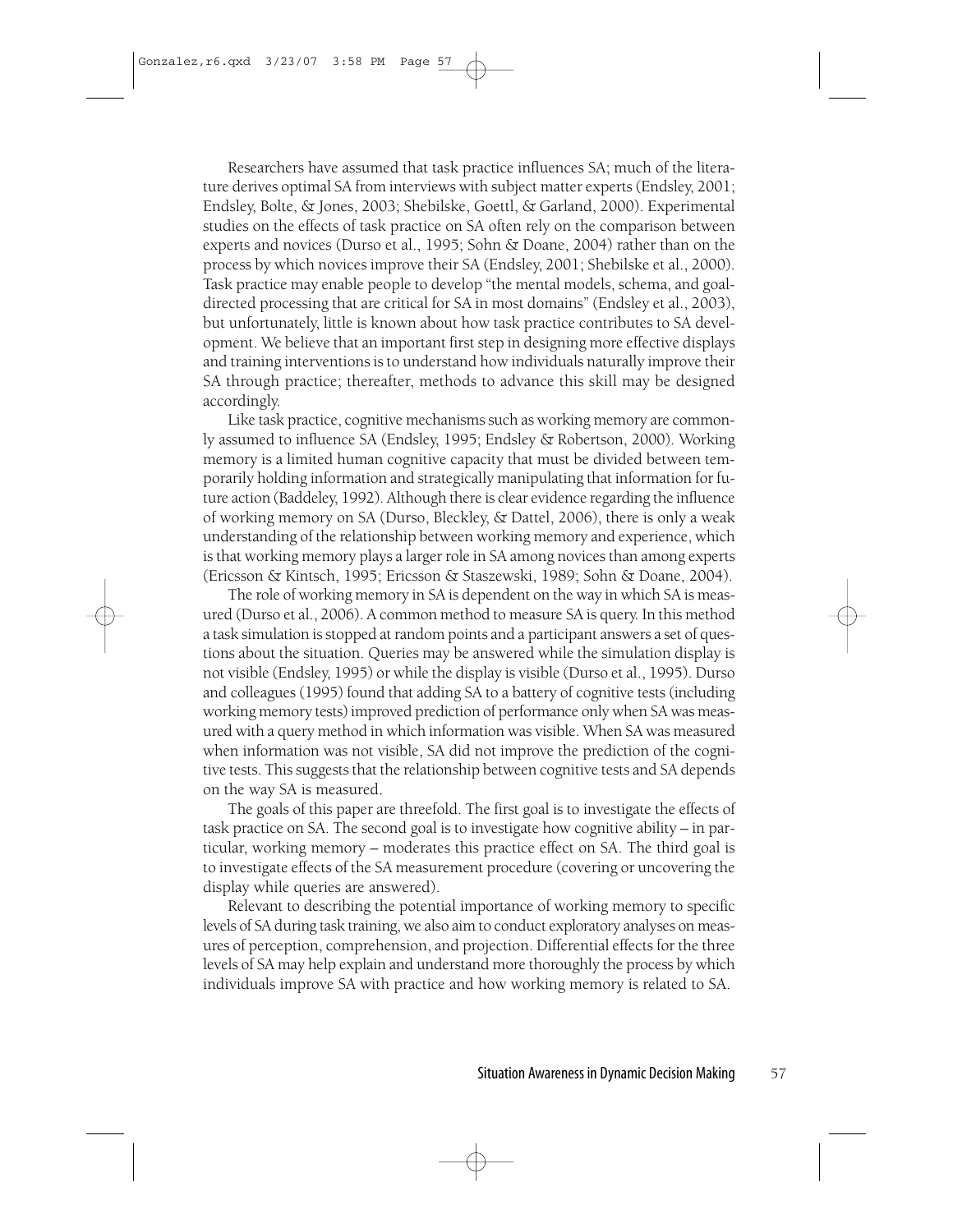#### The Role of Working Memory on SA Development

Working memory is a bottleneck for the development of SA (Endsley & Robertson, 2000). For example, forgetting information reportedly leads to approximately 9% of SA errors (Jones & Endsley, 1996). Therefore, we expect a correlation between working memory and SA - specifically, increased working memory (higher scores on a working memory test) is expected to lead to better SA.

The relationship dynamics between working memory and SA over time (practice) is less obvious. Researchers have investigated the relationships between cognitive abilities and performance over task practice. Ackerman (1988) predicted that initial task performance demands general and content abilities, but the need for these abilities diminishes with task practice. However, the change in correlations between cognitive abilities and performance through practice depends on the complexity of the task. For example, the strength of the relationship between cognitive ability and task performance increases as the complexity of a task increases (Kyllonen, 1985).

Ackerman (1992) also found that for simple tasks, the ability-performance correlations may decrease with task practice, but for complex tasks these correlations may remain consistent across task practice. We have found consistent task performance and working memory correlations through practice in complex dynamic decision-making tasks like that used in the present study (Gonzalez, Thomas, & Vanyukov, 2005).

Current research on the correlation between ability and performance leads us to believe that given the complexity of dynamic tasks, the correlation between SA and working memory will remain constant through practice.

Hypothesis 1. Correlation between scores in a working memory test and SA scores in a complex decision task will remain consistent and not increase throughout task practice.

#### The Role of SA Measurement

Any study of the role of working memory on SA will be influenced by how SA is measured (Gugerty, 1997). There are multiple ways to measure SA, directly and indirectly, subjectively and objectively. Direct measures often involve asking participants to recall or recognize events from their experience (Gugerty, 1997). Indirect measures infer SA from the individual's performance. For example, SA has been measured as the time it takes decision makers to detect irregularities in an environment (Sarter & Woods, 1992).

Subjective measures rely on a user's self-assessment of SA (Jones, 2000), whereas objective measures often involve querying participants to recognize a situation and then comparing their views of the situation with reality (Endsley, 2000a). The Situation Awareness Global Assessment Technique (SAGAT), created and validated by Endsley (1987, 1990, 1995), is an example of a direct and objective measure of SA. We chose to use SAGAT in the current study because it uniquely combines objectivity and directedness, and it is a well-documented measure of SA.

With SAGAT, a simulation of a dynamic task is paused at random times and the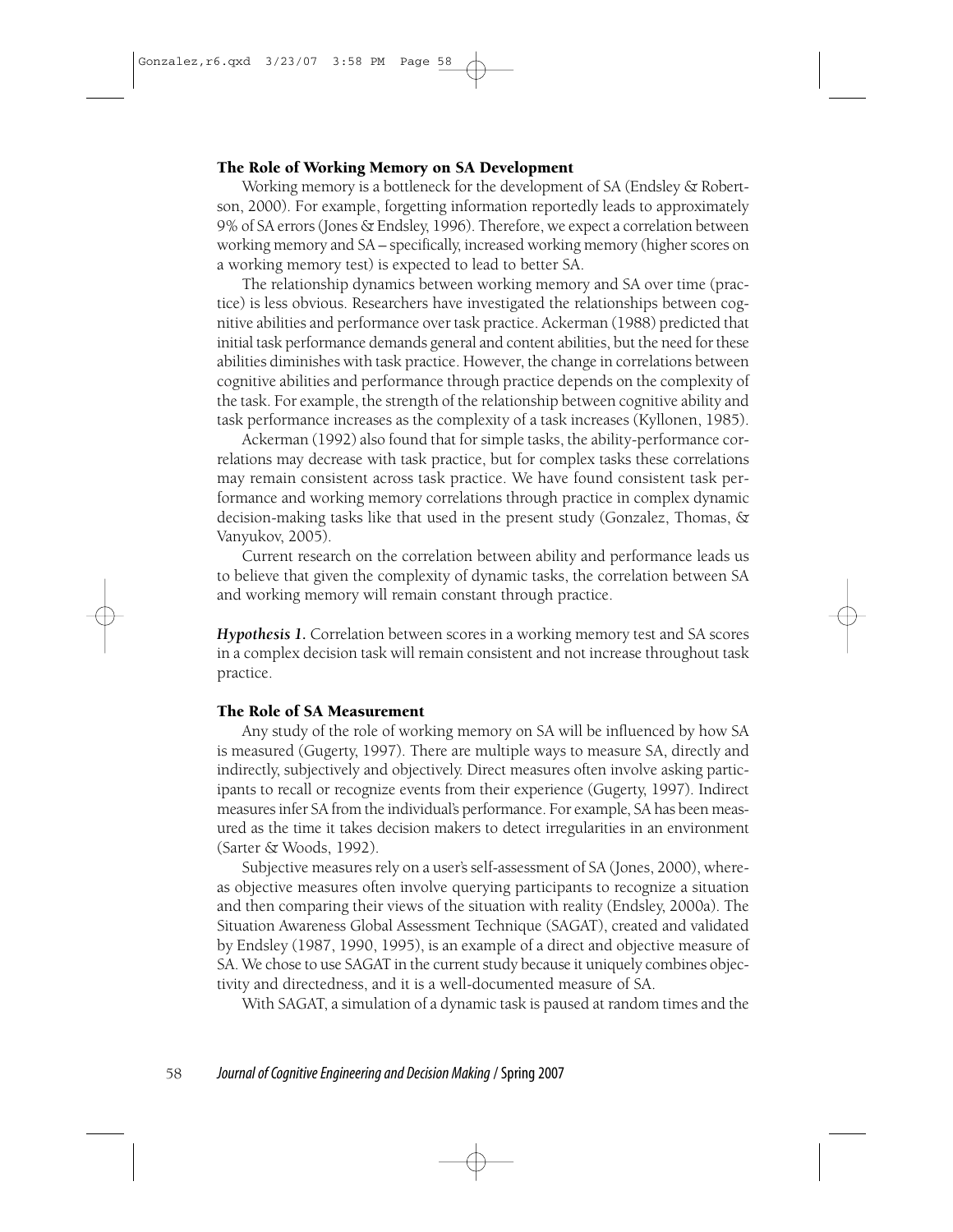display is blanked out. Individuals are queried concerning the current state of the simulation (e.g., "What is the current simulation time?"). SAGAT does not require user self-assessment or any inferences of user behavior. It is seemingly unintrusive because of the short (usually less than 1 min) and random interruptions it employs (Bolstad & Endsley, 1990). Further, no performance differences have been found with pauses of up to 5 min (Endsley, 1995).

SAGAT's requirement of blanking the display while the operator answers the queries demands that individuals use memory recall to answer the SAGAT queries (Endsley, 2000a; Gugerty & Tirre, 2000). Conversely, a method in which one allows individuals to view a display while they answer SA queries may make the answers too obvious (Durso et al., 1995; Gugerty & Tirre, 2000). Thus, the effects of working memory on SA would depend on how SA is measured.

We planned an experiment using two versions of SAGAT employing both covered and uncovered displays, similar to the way Durso et al. (1995) investigated novice and expert chess players. In the covered display condition (the standard version of SAGAT), the task is paused and the display is blanked while participants answer queries on perception, comprehension, and projection. In the uncovered display condition, all the information remains in view while the participant answers the queries. Consequently, in addition to the empirical investigation of widely accepted assumptions of the experience and working memory relationships over SA, in this paper we also attempt to shed light on a methodological controversy of how different SAGAT versions (blanking the screen or not while answering queries) put demands on working memory.

Like Durso et al. (1997), we expect higher SA scores in the uncovered condition, because all the information an individual needs in order to answer the queries is within view when SA is measured. We expect that individuals may use query information to improve their SA with practice. Similarly, we expect lower SA scores and weaker effects of practice on SA for the covered condition, as exposure to queries with uncovered displays may contribute to practice.

Hypothesis 2. Any change in SA with practice will depend on the way SA is measured. Increases in SA attributable to practice in the covered condition will be less than increases in SA in the uncovered condition.

We also expect a stronger relationship between working memory and SA in a covered versus uncovered display because individuals must recall information from memory while answering the queries rather than using the information available on the screen.

**Hypothesis 3.** The correlation between working memory and SA will be greater in the covered than the uncovered condition.

Further, it seems that different effects of working memory in the covered and uncovered conditions would depend on the level of the SA queries. For example,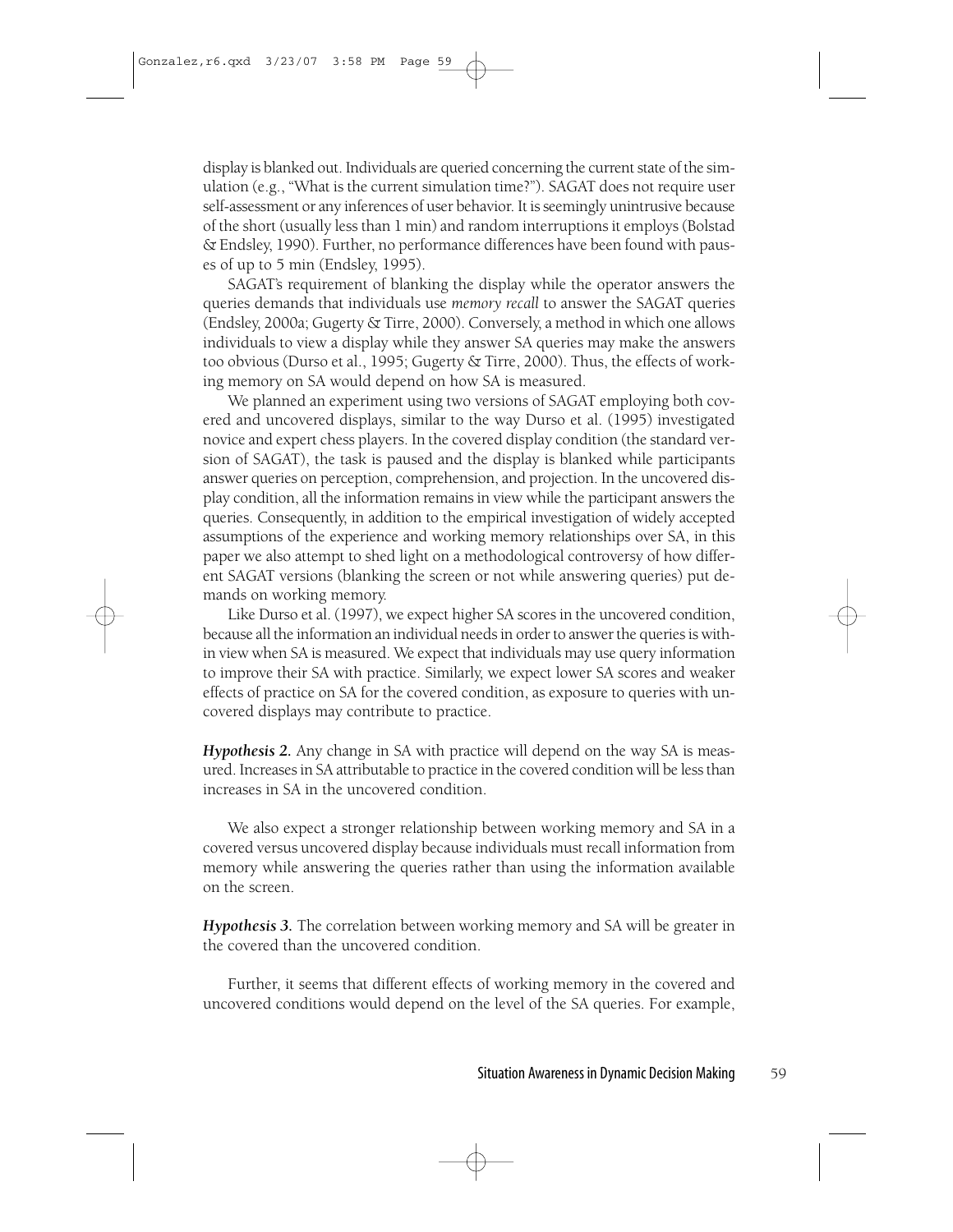working memory will be essential to answer perception queries (Level 1) under a covered display because responses to perception queries depend particularly on the visibility of information (Endsley, 2000a). In contrast, working memory may be less important to answer the same perception queries under an uncovered display because there is no need to remember information (the display is visible).

In addition, the need for working memory in responding to queries on Levels 2 and 3 of SA (comprehension and projection) is less obvious. For example, it is possible that less working memory is necessary to answer projection rather than perception queries because correct responses to these projection queries may depend more on the individual's experience with the task (long-term memory) than on holding and manipulating current information (i.e., working memory). However, it is also possible that projection queries will demand working memory (in both the covered and uncovered displays) because of the need for mental simulation and patternmatching required to respond to those queries (Endsley, 2000b).

In this paper, we tested these three hypotheses and explored the effects of working memory on the three levels of SA for the covered and uncovered conditions.

# **Methods**

#### **Water Purification Plant: A Dynamic Decision-Making Task**

The research reported here involved a computer simulation of a dynamic decisionmaking task called water purification plant (WPP). This simulation has been used in many empirical investigations (Gonzalez, 2004, 2005; Gonzalez, Thomas et al., 2005). WPP is a resource allocation and scheduling task that is representative of many realworld tasks. As reported in previous research (Gonzalez, Vanyukov, & Martin, 2005), WPP features the characteristics of dynamic decision-making environments as well as a simplified interface that helps in both explaining the task and learning it more quickly.

In WPP, the decision maker plays the role of an operator whose goal is to distribute water to different locations before given deadlines (see Figure 1). The operator activates the pumps assigned to each tank, letting water flow into adjacent tanks in an effort to pump the water through several chains of tanks before the deadlines. Water flows only from left to right in the system. The system's 23 tanks are interconnected in a treelike structure. Each tank has two pumps, and only five pumps can be active at any given time (participants are told that electricity constraints prevent them from using more than five pumps concurrently). Consecutive tanks (e.g., Tank 3, Tank 15, and Tank 21) compose a chain and have the same deadline (in this case,  $8:00$  p.m.).

The simulation provides an indicator that tracks the number of pumps in use (shown in the upper left corner of Figure 1). Each of the pumps delivers water at the rate of 1 gallon every 2 min; thus, when two pumps are active within one tank, the delivery rate is 1 gallon/min.

Each pump may be operating in one of four states, identifiable by the color of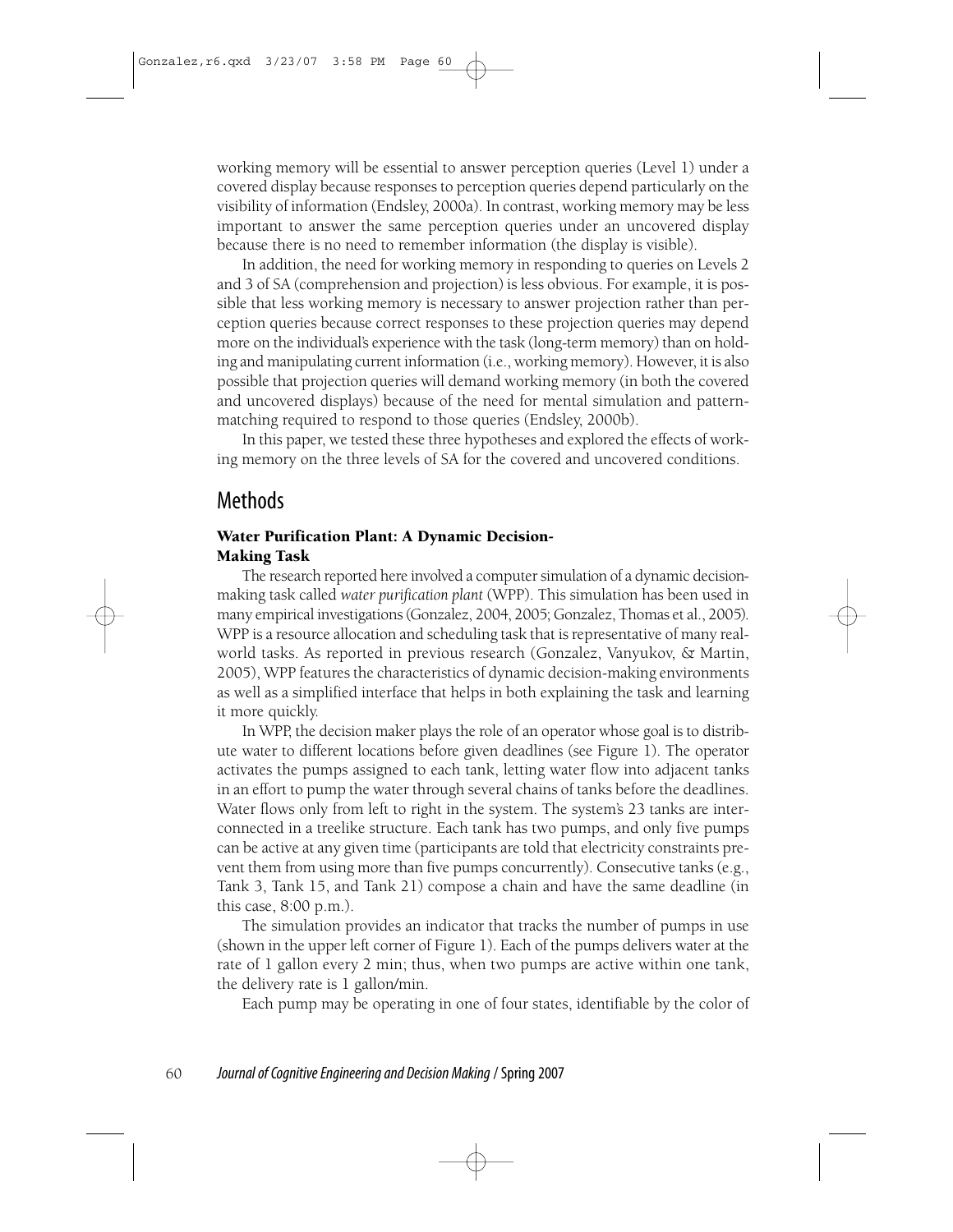Indicator of gallons missed at last deadline



Figure 1. Layout of the WPP simulation. The simulation time is  $2:15$  p.m., the operator has missed 0 gallons of water, and five pumps – the maximum number of pumps – are active at this time. Water comes from outside the system and moves continuously from left to right through the active pumps and toward the deadlines. The operator decides when to activate and deactivate pumps while the simulation time is running. The numbers in the tanks have been added for reference in the text only; they do not appear during the simulation. For example, Tank 3 has water, whereas Tank 16 is empty.

the indicator bar above each pump: off (red), on (green), cleaning (yellow), or in queue (purple). Pumps switch to cleaning mode after they are turned off (either by the operator or by the system when there is no more water to pump in the tank), and each pump requires 10 min of simulation time to finish cleaning. While pumps are cleaning, the user can select and queue other pumps (within the 5-pump limit), which become active as soon as a cleaning pump turns red.

In WPP, exogenous events (i.e., the arrival of water at different times throughout the simulation) harm the status of the system if no action is taken (e.g., water will remain in the chains after the deadline expires). The user's actions, which are restricted by limited resources, also affect the status of the system.

WPP is a complex task because it involves multiple variables (e.g., pumps, water, and deadlines) and because some of the relationships among these variables are nonlinear. For example, pumping water out of a tank before the deadline reduces the number of gallons missed, but pumping water out of a tank after the deadline has expired is ineffective. Also, the more often a pump is opened, the more time it spends in cleaning mode and the less time it is available for pumping water through the chain.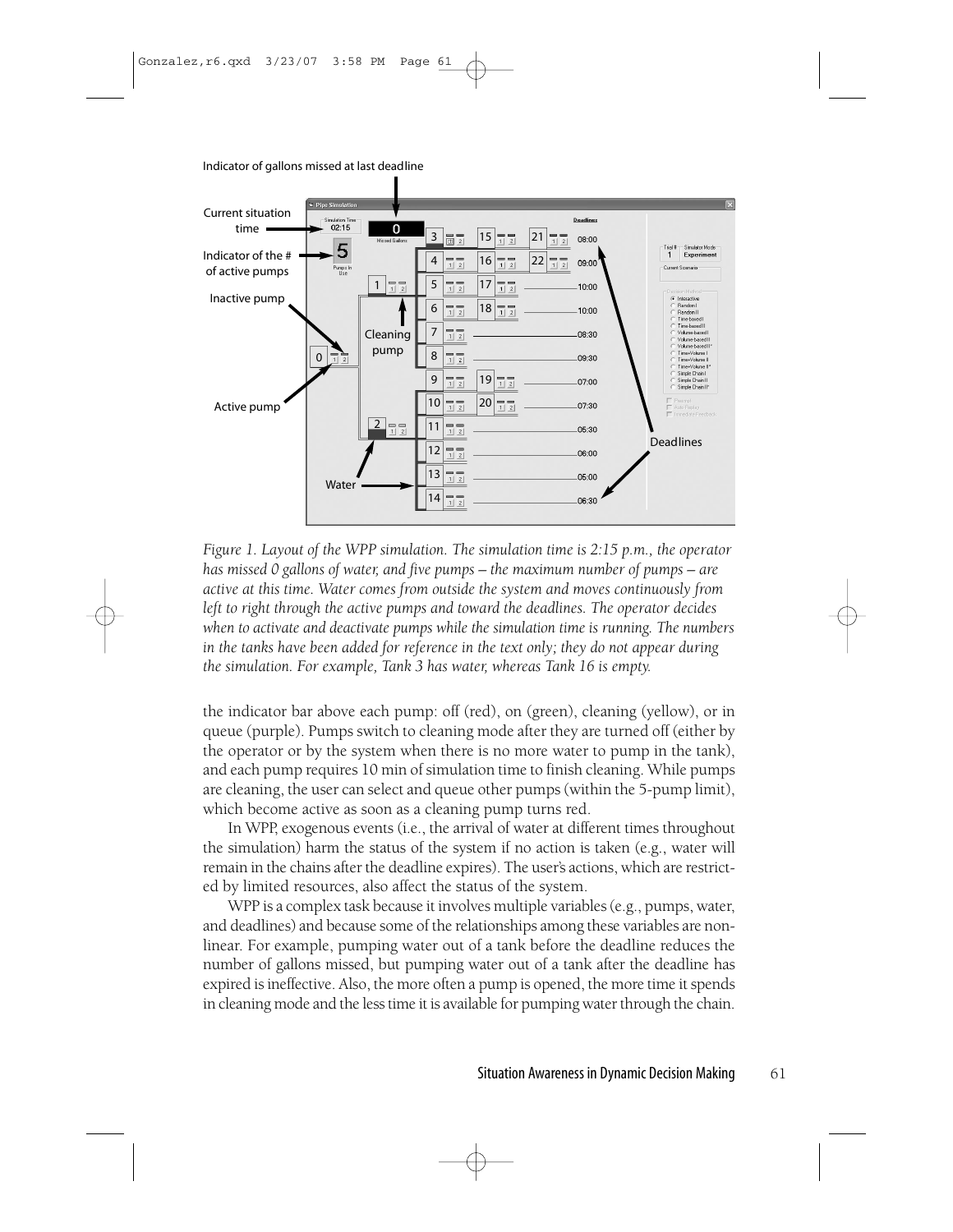Finally, WPP is "opaque" in the sense that many of the system's characteristics are not visually represented and therefore are identifiable only by user inference. For example, later deadlines have longer chains, causing more water to accumulate in the tanks, a situation that may affect the task prioritization suggested by the deadlines.

The main performance measure in WPP is the cumulative number of gallons of water remaining in the tanks after the expiration of all deadlines (shown in the upper left corner of the screen in Figure 1). The system has a total capacity per trial of 1,080 gallons of water.

#### **Experimental Design**

The design was a  $2 \times 18$  mixed design. Participants were randomly assigned to one of two conditions (covered or uncovered display) and were asked to run the simulation 18 times (trials). The condition was used as a between-subjects variable in our analyses, and the trial was used as a within-subjects variable.

Individuals were asked to answer SA queries while the simulation was paused. The display was either blanked (for the covered screen condition) or visible (for the uncovered condition). Figures 2a and 2b present examples of queries in the covered and uncovered conditions. The difference between the covered and uncovered conditions was simply the availability of information in the display; there was no difference in WPP goals and activities.

All participants ran WPP 6 times per day (1 h per day) on 3 consecutive days, for a total of 18 trials. A preset scenario of water distribution dictated the arrival time, the amount of water dispersed, and the destination tank. For example, an entry in the WPP scenario may indicate that 10 gallons of water are to be assigned to Tank 2 at 2:02 p.m. In this experiment, the scenario was unknown to the participants and was kept constant during the 18 trials to accelerate learning.

#### Participants

Thirty-six volunteers – 18 females and 18 males ages 18–47 ( $M = 25.1$ ,  $SD =$ 7.0) – responded to ads on electronic bulletin boards and in local newspapers. Each participant received \$50 at the end of the experiment. Nineteen participants  $-7$ females and 12 males ages 18–47 ( $M = 27.8$ , SD = 8.7) – were assigned to the uncovered condition and 17 participants – 11 females and 6 males ages  $19-27$  ( $M = 22.1$ ,  $SD = 2.1$ ) – were assigned to the covered condition.

#### **A Working Memory Measure**

Modern measures of working memory evaluate an individual's ability for both storing and processing information in real time (Baddeley, 1992; Baddeley & Hitch, 1974). Two common measures analogous in terms of simultaneous processing and storage requirements are the Reading Span Test (Daneman & Carpenter, 1980) and the Visual Span Test, or VSPAN (Shah & Miyake, 1996). VSPAN measures the ability to process visual or spatial information; whereas Reading Span measures the ability to process linguistic information. Our research has tested the relationship and predictive ability of these two common tests of working memory on the performance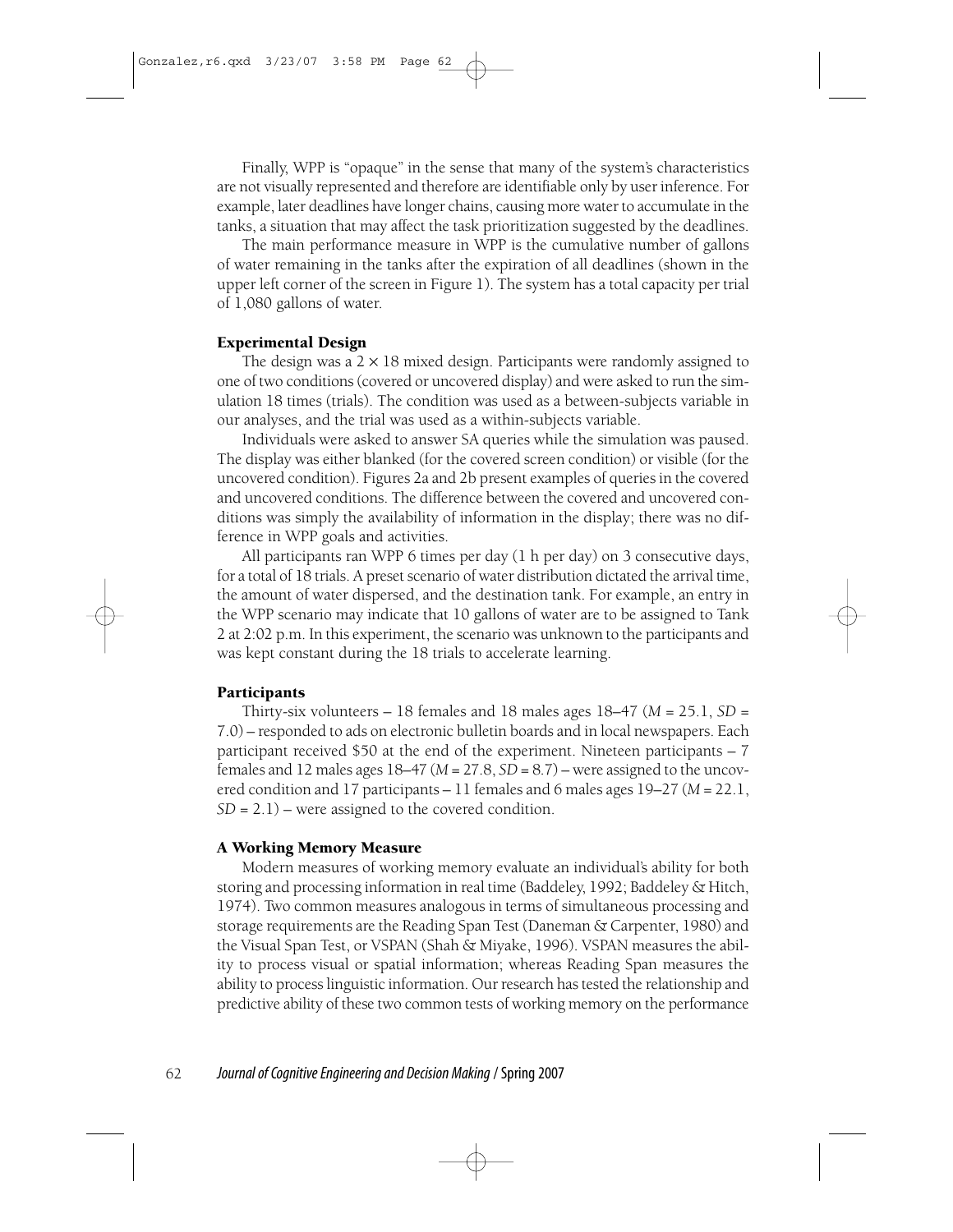| <b>Situation Awareness</b> |                            |                                     |                            | $\blacksquare$ $\blacksquare$ $\times$                      | $\vert x \vert$                                                                                                             |
|----------------------------|----------------------------|-------------------------------------|----------------------------|-------------------------------------------------------------|-----------------------------------------------------------------------------------------------------------------------------|
| Simulation Time            |                            |                                     |                            | <b>Deadlines</b>                                            | Situation Awareness Questions                                                                                               |
| 03:31                      | 0<br>Missed Gallons        | $=$<br>12                           | $=$<br>12                  | --<br>08:00<br> 2 <br>1                                     | Question:                                                                                                                   |
| 5<br>Pumps In<br>Use       |                            | $= -$<br>12                         | --<br>12                   | $\overline{ }$<br>-<br>09:00<br>2 <sup>1</sup><br>$\vert$ 1 | Click on the tanks that you still                                                                                           |
|                            | $=$<br> 2 <br>$\mathbf{1}$ | $= -$<br>$1 \vert 2$                | $=$ $-$<br>$\sqrt{2}$<br>1 | 10:00                                                       | need to empty before the<br>simulation reaches the                                                                          |
|                            |                            | --<br>$1$   2                       | --                         | 10:00                                                       | approaching deadline.                                                                                                       |
|                            |                            | $=$<br>$\frac{2}{2}$<br>11          |                            | 08:30                                                       | Click Submit when you are done answering.<br>If there is no answer, check "None" below<br>and then click Submit to move on. |
| $=$<br>12                  |                            | --<br>$\frac{2}{2}$<br>$\mathbf{1}$ |                            | 09:30                                                       |                                                                                                                             |
|                            |                            | $=$<br>1 2                          | $=$ $-$<br>$1 \vert 2$     | 07:00                                                       |                                                                                                                             |
|                            |                            | $= -$<br>$\overline{2}$<br>11       | --<br>$\vert$ 1            | 07:30                                                       | $\Gamma$ None                                                                                                               |
|                            | $= -$<br> 2 <br>11         | $= -$<br>2                          |                            | 05:30                                                       | Submit                                                                                                                      |
|                            |                            | $= -$<br>$\overline{2}$<br>11       |                            | 06:00                                                       | Time Remaining:                                                                                                             |
|                            |                            | --<br>$\overline{2}$<br>  1         |                            | 05:00                                                       | 00:48                                                                                                                       |
|                            |                            | --                                  |                            | 06:30                                                       |                                                                                                                             |

Figure 2a. Layout of the uncovered SAGAT condition. The time on the pictured screenshot is 3:31 p.m., and the operator has not yet missed any gallons of water. Thirteen tanks have water in them; five pumps are active. The SA queries appear on the right side of the screen. The operator has 48 s remaining to answer the series of queries.



Figure 2b. Layout of the WPP-SAGAT simulation in the covered condition. All information relating to the task - time, status of the pumps, gallons of water missed, deadlines, etc. – is covered. The SA queries appear on the right-hand side of the screen. The operator has 22 s remaining to answer the series of queries.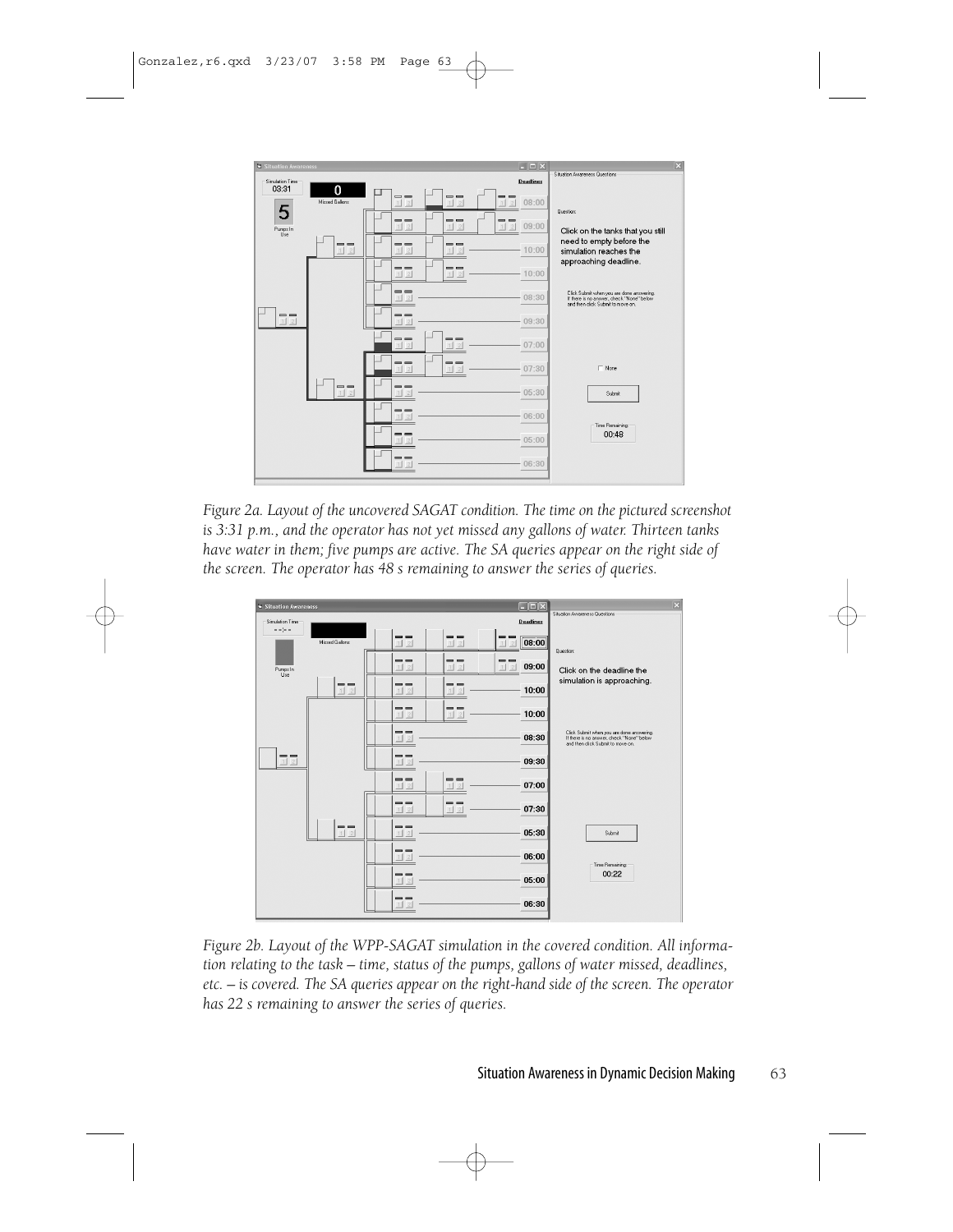of WPP, and we have found that VSPAN but not the Reading Span Test correlates significantly to performance in WPP (Gonzalez, Thomas et al., 2005). In addition, VSPAN reflects the processes of perception, encoding, and mental manipulation of spatial forms (Shah & Miyake, 1996) that are required for WPP. Thus, all participants in this experiment completed the VSPAN test.

VSPAN presents one letter at a time on the screen (a total of 70 letters); the letter is rotated clockwise and reversed. Participants are asked to determine if the letter is reversed or not while simultaneously remembering the direction in which the top of the letter points. At the end of the set of consecutive letters, individuals must recall the orientation of all letters in the set. The score is the total number of correctly recalled letters. Users required approximately 15 min to complete the VSPAN test (including instructions).

#### **A Situation Awareness Measure**

We used a query method similar to SAGAT to measure SA. WPP was paused at random times. The visual scene was blanked (for the covered condition only), and participants answered as many queries as possible from a randomly selected set of queries within a limited time. Queries addressed the participant's perception, comprehension, or projection given the current state of the simulation.

The usefulness of SAGAT depends on how well the queries reflect the most important aspects of awareness. Endsley (2000b) suggested that a task analysis would help determine the task goals, decisions, and information or resources needed to make those decisions. Both a cognitive task analysis (Gonzalez, Lerch, & Lebiere, 2003) and verbal reports (Gonzalez, 2003) helped to identify the key requirements for good performance in WPP. Queries were developed, pretested, and revised with the help of experts in this area and in accordance with data gathered from five participants in a pilot study (see Appendix for the complete list of queries developed for WPP). The queries were an integral part of the WPP task. That is, the answers to the queries, as well as the state of the environment at the time when queries were posed, were saved in a database.

#### Procedure

On the first day, participants completed the VSPAN and then a WPP training session. Individuals interacted with WPP at a very slow pace, and the experimenter answered questions about the task. Following the WPP training session, participants received instructions on how to answer the SA queries. They received several training trials with the SA queries.

After the training and during the subsequent two days, individuals played 18 trials of WPP. They were instructed to attend to the task first and consider the queries secondary (Endsley, 2000a). We asked participants to answer as many queries as possible during two pauses of 2 min each in randomly selected intervals per trial. Queries were presented in random order. After the 2 min allotted to answer the queries had passed, the simulation resumed.

The WPP trial with queries had a total duration of 12 min. Participants did not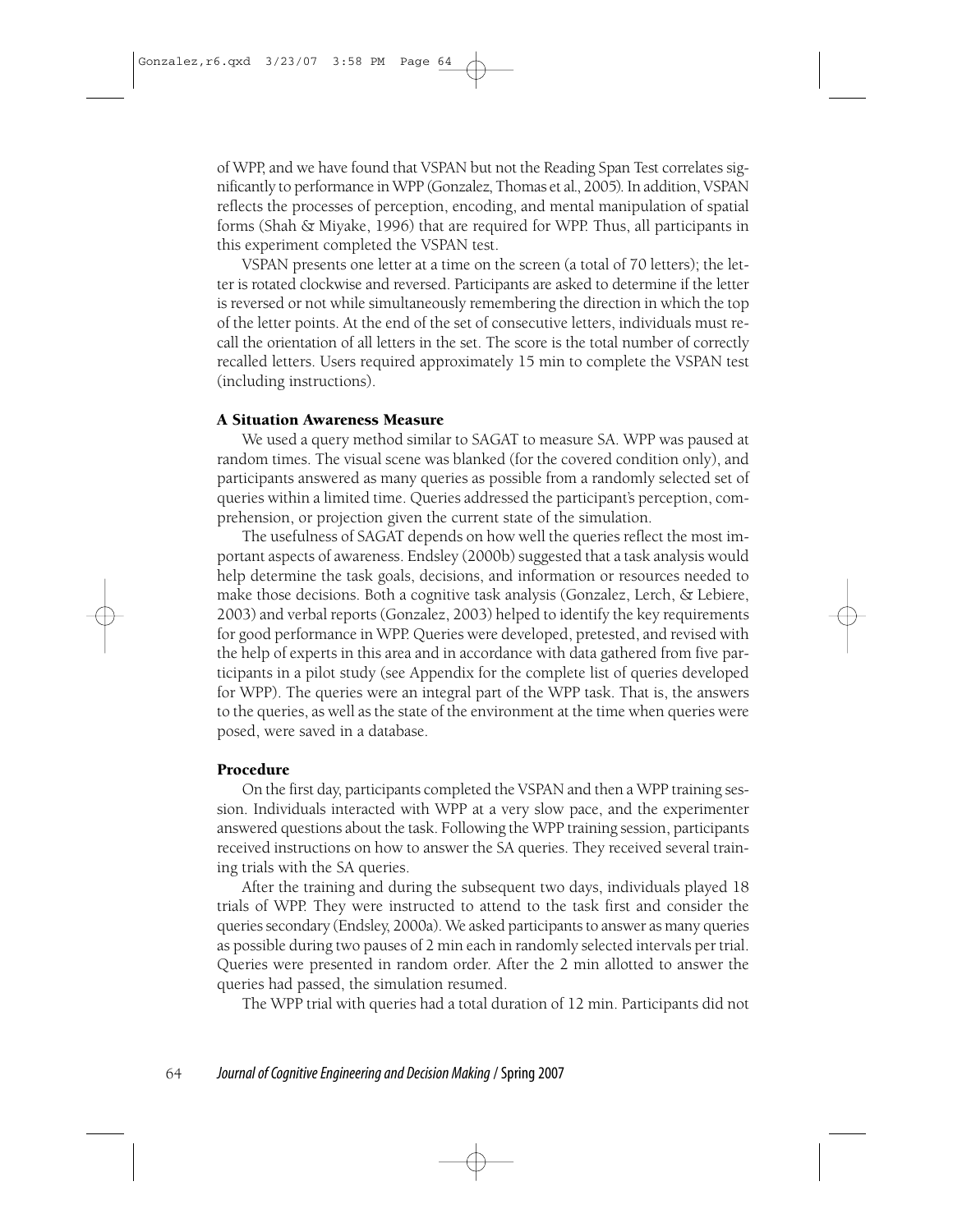rest between the trials and completed six consecutive trials per day over three consecutive days.

#### **Data Preparation and Analysis**

The main dependent variable was the average percentage correct for each query (SA score). (We also collected the response time to correctly answered queries. Such a measure is particularly useful in uncovered screen conditions and in simple tasks, in which there may be a ceiling effect if participants can determine the correct answers directly from information displayed. As will be clear in the results, a ceiling effect was not an issue in this task; thus an accuracy measure similar to the one used here is appropriate for both covered and uncovered, experimental conditions.) We calculated an average percentage correct for each trial. To explore SA for each of the perception, comprehension, and projection levels, we also generated three separate averages of the percentage of correct responses. We averaged the scores of the queries corresponding to the classification of each level (see Appendix).

For each query, the simulation program stored the status of the environment at the time the query was presented. Participants were not informed of the scoring system and were not given feedback on their responses to the queries.

Two statistical models were used in the analysis of these data: a repeated-measures general linear model (GLM), which used the trial as the repeated variable and the experimental condition (covered or uncovered) as a between-subjects factor, and a regression model using VSPAN as a predictor of SA.

### **Results**

To investigate the change in the correlation between working memory and SA scores over practice (Hypothesis 1), we calculated the correlation between each average SA score per trial and VSPAN. Figure 3 depicts these correlations per trial. Then we used the slope of the regression line to identify the linear trend of these correlations. This is a common analytical technique in skill acquisition research (Ackerman, 1992). The results of this analysis indicate that the correlation between SA scores and VSPAN decreased over time (adj.  $R^2 = .35$ ,  $t(17) = -2.92$ ,  $p < .01$ ). These results indicate that initially, SA required working memory, but with task practice, the influence of working memory on SA diminished. Thus, Hypothesis 1 was not refuted.

Figure 4 depicts the SAGAT scores per condition and trial. On average, the SA scores were higher in the uncovered condition ( $M = 57\%$ ,  $SE = 3\%$ ) than in the covered condition ( $M = 39\%$ ,  $SE = 2\%$ ). To test Hypothesis 2, we ran a GLM repeatedmeasures analysis to investigate SA differences that were attributable to the condition and practice among participants. The results showed a significant main effect of condition,  $F(1, 33) = 19.76$ ,  $p < .001$ ; no effect of trial,  $F(17, 561) = 1.5$ , ns; and a significant interaction between condition and trial,  $F(17, 561) = 1.99$ ,  $p < .05$ . This interaction suggests a differential improvement in the SA scores that is dependent on the condition, in part confirming the second hypothesis. Post hoc tests indicated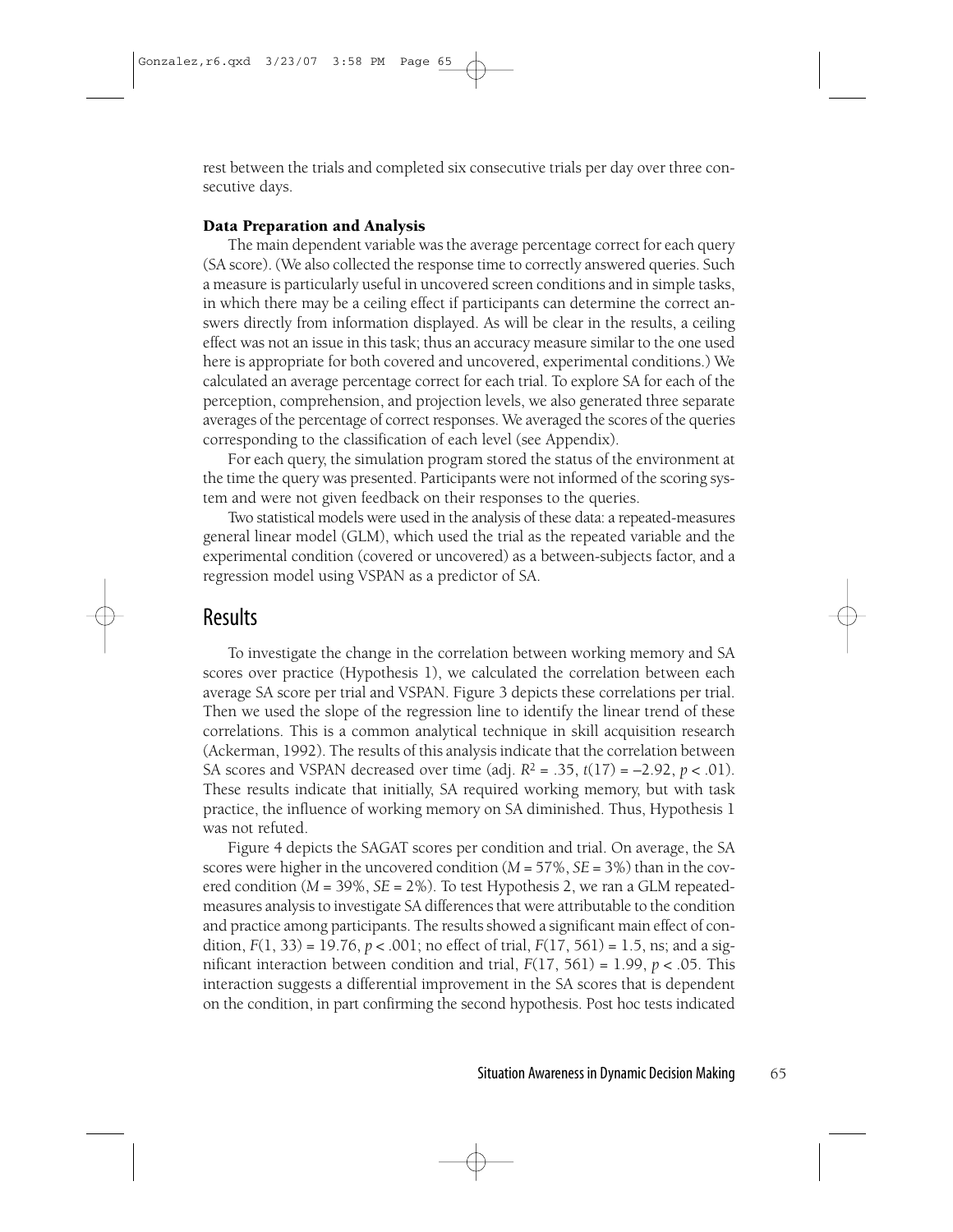

Figure 3. Correlation between VSPAN and SA scores per trial. There is a significant decreasing trend.



Figure 4. Percentage of correct SAGAT responses per condition and for each of the 18 trials.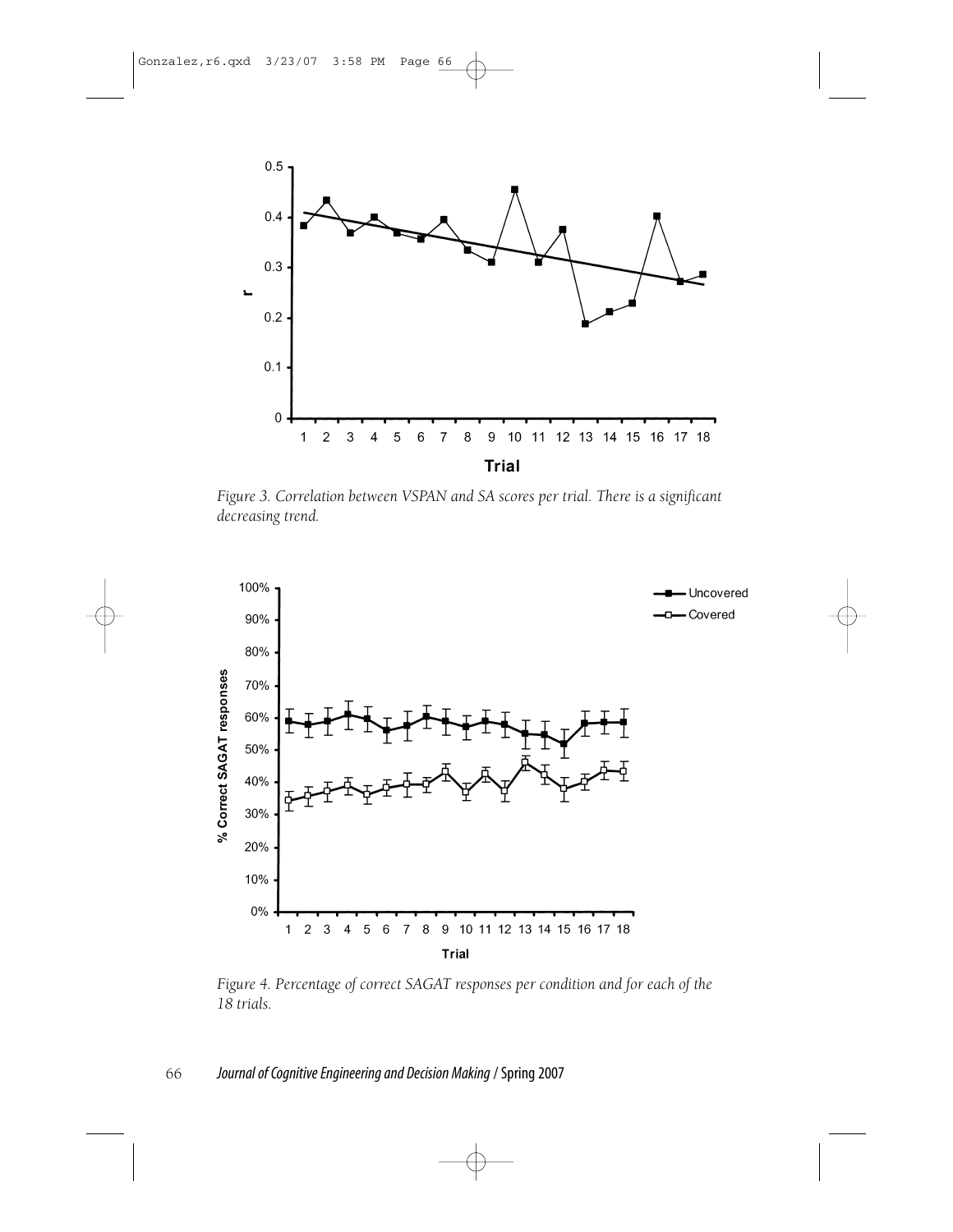that the effect of practice was significant only in the covered condition,  $F(17, 272) =$ 2.63,  $p < .001$ , but not in the uncovered condition,  $F(17, 289) = 1.01$ , ns. This was counter to expectation, as greater improvements in SA were expected across trials with uncovered measurement.

To test Hypothesis 3 about whether working memory correlates with SA and how this relationship differs per condition, we used regression analyses. In the first regression, we used the average of SA scores as a function of condition, VSPAN, and the interaction between VSPAN and condition. The results indicated that only the condition was a predictor of the SA scores (adj  $R^2 = .413$ , std.  $\beta_1 = .779$ ,  $p < .05$ ). VSPAN was not a predictor of the SA scores (std.  $\beta_1$  = .620, ns), and, contrary to our expectations, the effect of condition was not moderated by working memory (std.  $\beta_1 = -.442$ , ns).

However, a multicollinearity analysis also indicated a strong association between the interaction predictor and the other predictors (VIF =  $19.132$ , Tolerance = .052). Therefore, we ran a second regression equation without the interaction factor. The results indicated that both condition and VSPAN were predictors of the SA scores (adj.  $R^2$  = .455, std.  $\beta_1$  (Condition)<sup>=</sup> .559,  $p < .001$ ,  $\beta_2$  (VSPAN)<sup>=</sup> .288,  $p < .05$ ).

To further investigate if VSPAN predicted SA differently in the covered and uncovered conditions, we ran two separate regression equations, one for each condition, using VSPAN as the predictor of the SA scores. The results indicated that VSPAN predicted the SA scores only in the covered condition (adj.  $R^2$  = .455, std.  $\beta_1$  = .656, p < .01) and not in the uncovered condition (adj. R<sup>2</sup> = -.010, std.  $\beta_1$  = .222, ns). These results supported Hypothesis 3.

#### **Exploratory Analyses for SA Levels**

We expected to obtain more information about the effects of the SA measurement and working memory through the exploration of SA scores for the perception, comprehension, and projection levels of SA. Figure 5 shows the average SA score per trial separated for each of the levels of SA.

SA scores for perception and comprehension queries were higher in the uncovered condition than in the covered condition (uncovered condition: perception:  $M =$ 75%,  $SE = 4\%$ , comprehension:  $M = 43\%$ ,  $SE = 3\%$ ; covered condition: perception:  $M = 42\%$ ,  $SE = 2\%$ , comprehension:  $M = 33\%$ ,  $SE = 3\%$ ). However, SA scores for projection queries were similar in both conditions (uncovered condition:  $M = 46\%$ ,  $SE = 3\%$ ; covered condition:  $M = 44\%, SE = 2\%$ .

We ran regression analyses for each level of SA using VSPAN as the predictor of SA scores. The results indicated that the relationship between VSPAN and the SA scores in the perception level was only marginally significant (adj.  $R^2 = .078$ , std.  $\beta_1$  = .324, p < .10), and this relationship was not significant for the projection queries (adj.  $R^2$  = .009, std.  $\beta_1$  = .196, ns).

### **Discussion**

The impact of practice on SA and the moderating effect of working memory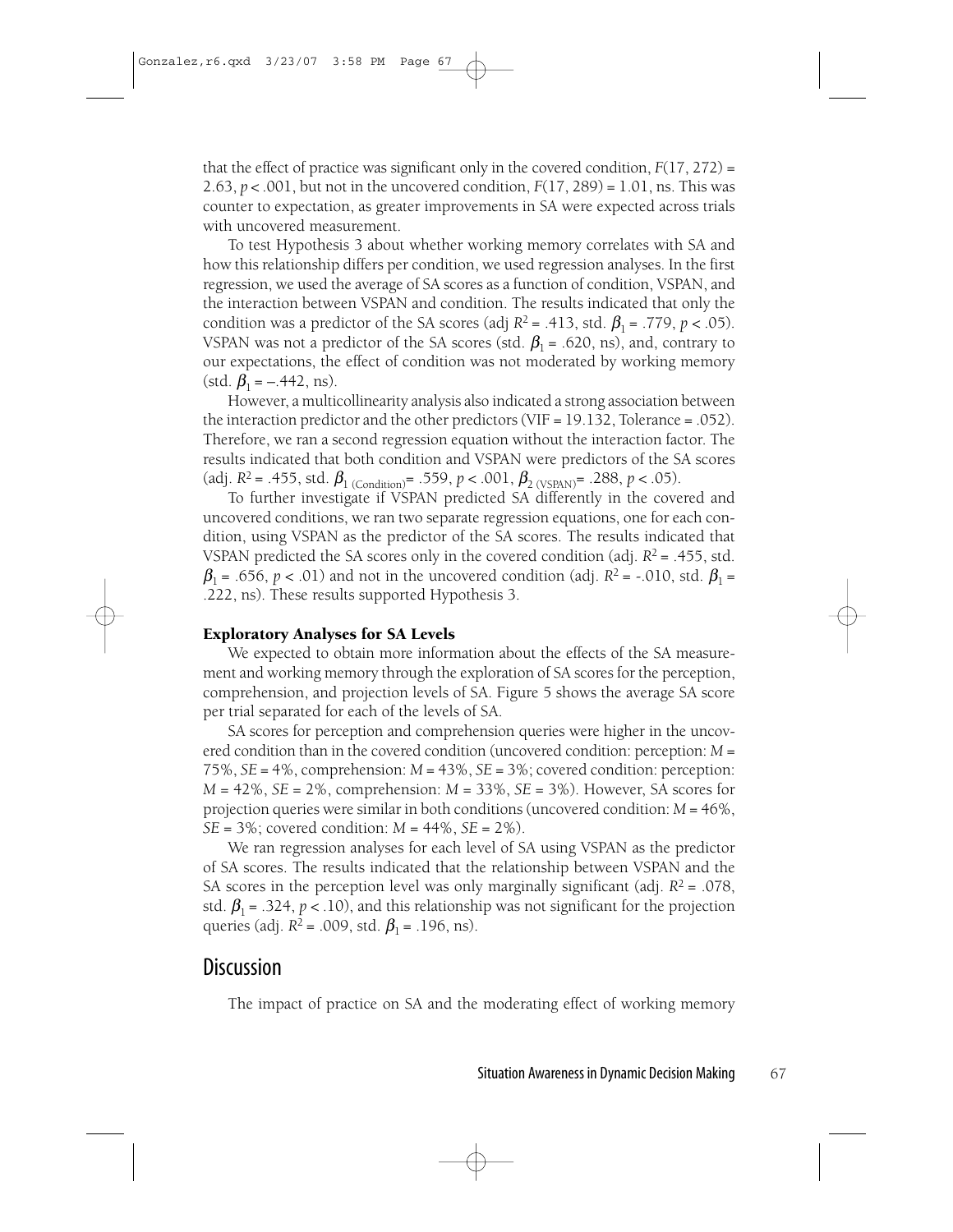depend on how SA is measured. SA improves with practice when measured in a covered display condition but not when measured in the uncovered condition. Furthermore, the effect of experience appears only in the covered condition for perception and comprehension queries, not for projection queries. Several explanations for these results are possible.

Although individuals started with lower SA in the covered condition than did those in the uncovered condition, they improved their answers to SA queries over time, perhaps because as they acquired knowledge of the task, they used this knowledge to answer queries more accurately. It is possible that in the uncovered condition, participants felt no need to use their acquired task knowledge in order to answer the queries because the information was present on the screen. Uncovering information may have been a disincentive for using knowledge acquired in the task; individuals knew they could use the information available rather than making an extra effort to retrieve knowledge to answer the queries.

Interestingly, task knowledge acquired through practice did not make a difference in answers to projection queries, regardless of the condition. It seems that in order to improve the accuracy of their predictions, individuals need more than the presence of perceptual information on the screen. More important, to improve their predictions, individuals need more than the knowledge created through task practice. It is possible that with practice in the task, individuals simply exerted implicit learning (Berry & Broadbent, 1987). That is, they accumulated knowledge and perhaps were able to improve their pattern-matching abilities, but, at the same time, they were not able to compile this knowledge in the form of rules that could explain how the system works. Although we did not ask participants to describe or verbalize their knowledge of the task, there is evidence that in dynamic complex tasks such as WPP, individuals acquire implicit knowledge that it is hard to express in the form of rules (Berry & Broadbent, 1987, Dienes & Fahey, 1995).

Another main conclusion from this empirical study is that the moderating effect of working memory on SA changes with task practice and depends on the conditions in which SA is measured. Essentially, working memory predicted SA scores only in the covered condition. This result confirmed our expectations. SAGAT's requirement of blanking the screen while an operator answers queries elicits working memory.

We also found that the effect of working memory was more relevant for the perception than for the projection level of SA. Because of the nature of perception queries, correct answers fully depend on the visibility of the elements on the display. Conversely, accurate answers to projection queries depend on a more profound understanding of the task.

Finally, we found a significant decrease in the correlation between SA and VSPAN with practice in the task. This result suggests that as experience accumulates, there is a decreasing need for using working memory to maintain SA, although working memory may still be necessary for task performance. This result supports the contention that experienced decision makers develop ways to overcome their working memory limitations with practice (Ericsson & Kintsch, 1995; Ericsson & Staszewski, 1989). Perhaps in this case, practice in the task familiarized individuals with the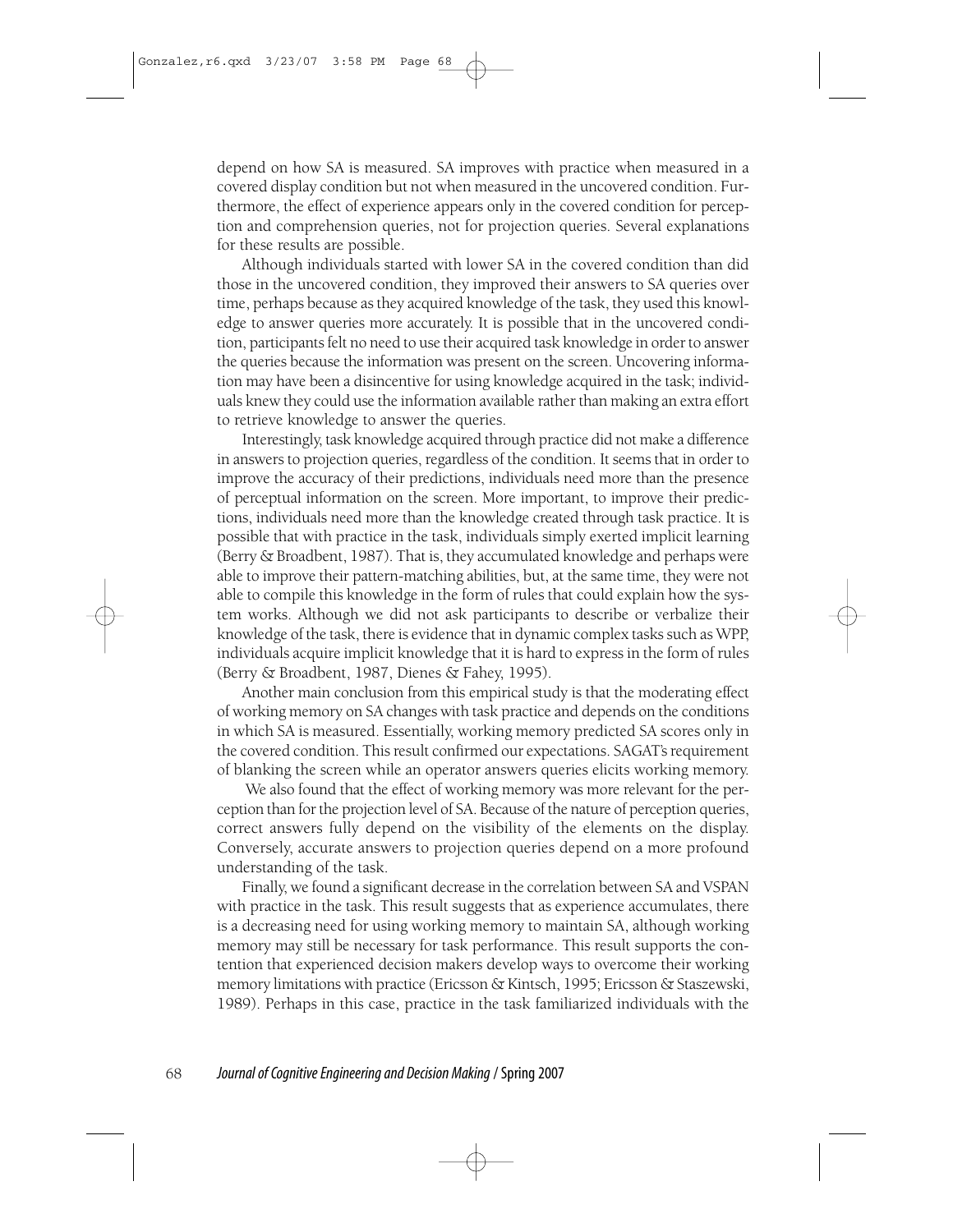



Figure 5a. The proportion of correct SAGAT responses per condition and trial for the SA level perception.



Figure 5b. The proportion of correct SAGAT responses per condition and trial for the SA level comprehension.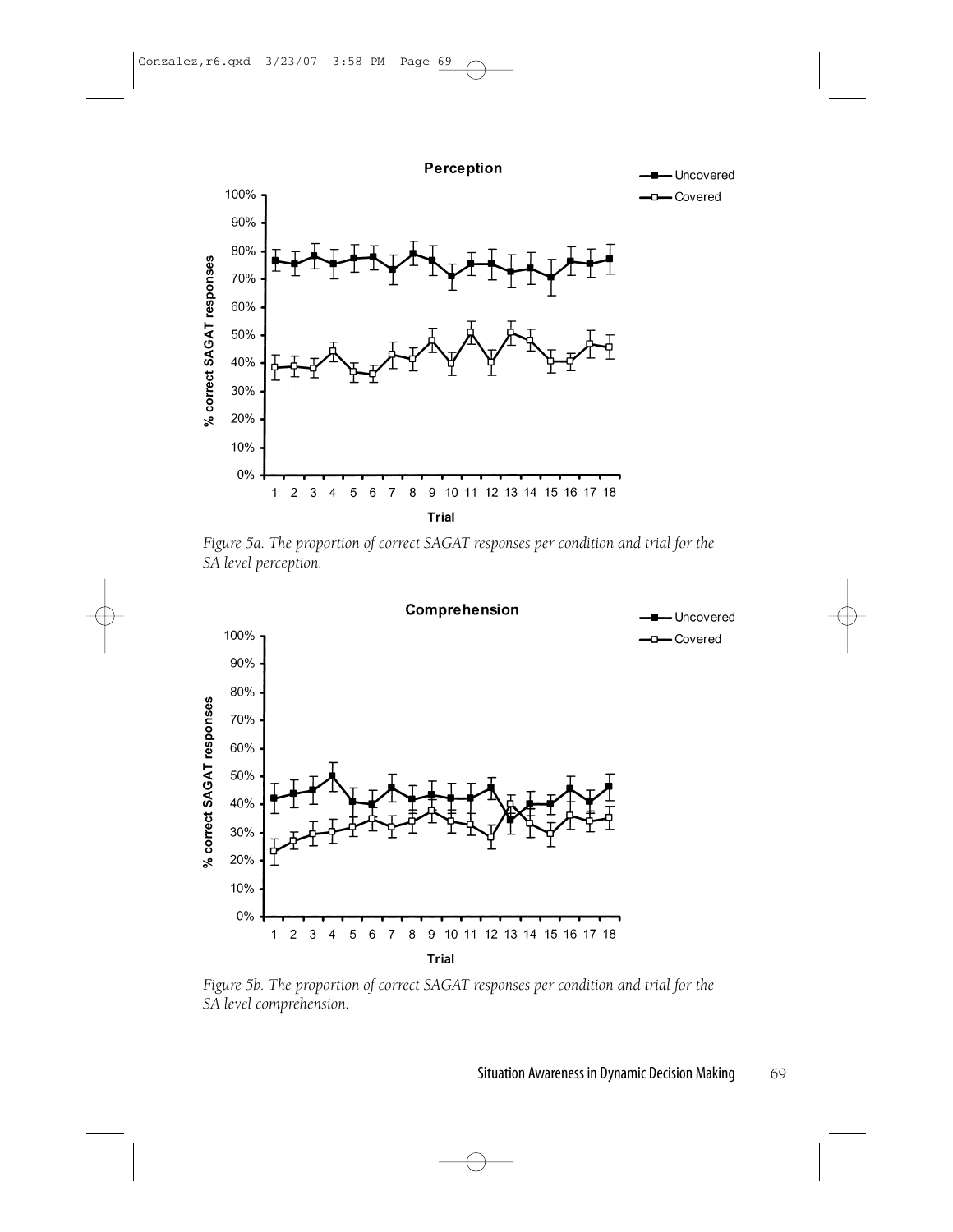

Figure 5c. The proportion of correct SAGAT responses per condition and trial for the SA level projection.

location of the items on the screen and generated knowledge that was easily retrievable, thereby circumventing any working memory limitations. In addition, queries may have drawn participants' attention to the elements they should be considering, inadvertently making them aware of important aspects of the task and reducing working memory demands with practice.

# Conclusion

The results from this study have clear implications for systems design, for the design of learning aids, and for SA measurement. It is often assumed that SA is derived simply from people's senses or by direct observation from the world. If this were the case, systems designers would need only to make all the information available on the screen and SA would be best. Although data from this study indicate that availability of information at the interface resulted in better SA, the results also suggest that availability of information does not guarantee that SA will improve with practice.

Training efforts and learning experiments need to address the question of knowledge acquisition, particularly what is generated with practice in the task and what is generated by providing strategic information. For example, SA feedback interventions can help one understand how SA improves with practice and how this improvement could help in attaining a general understanding of the task. According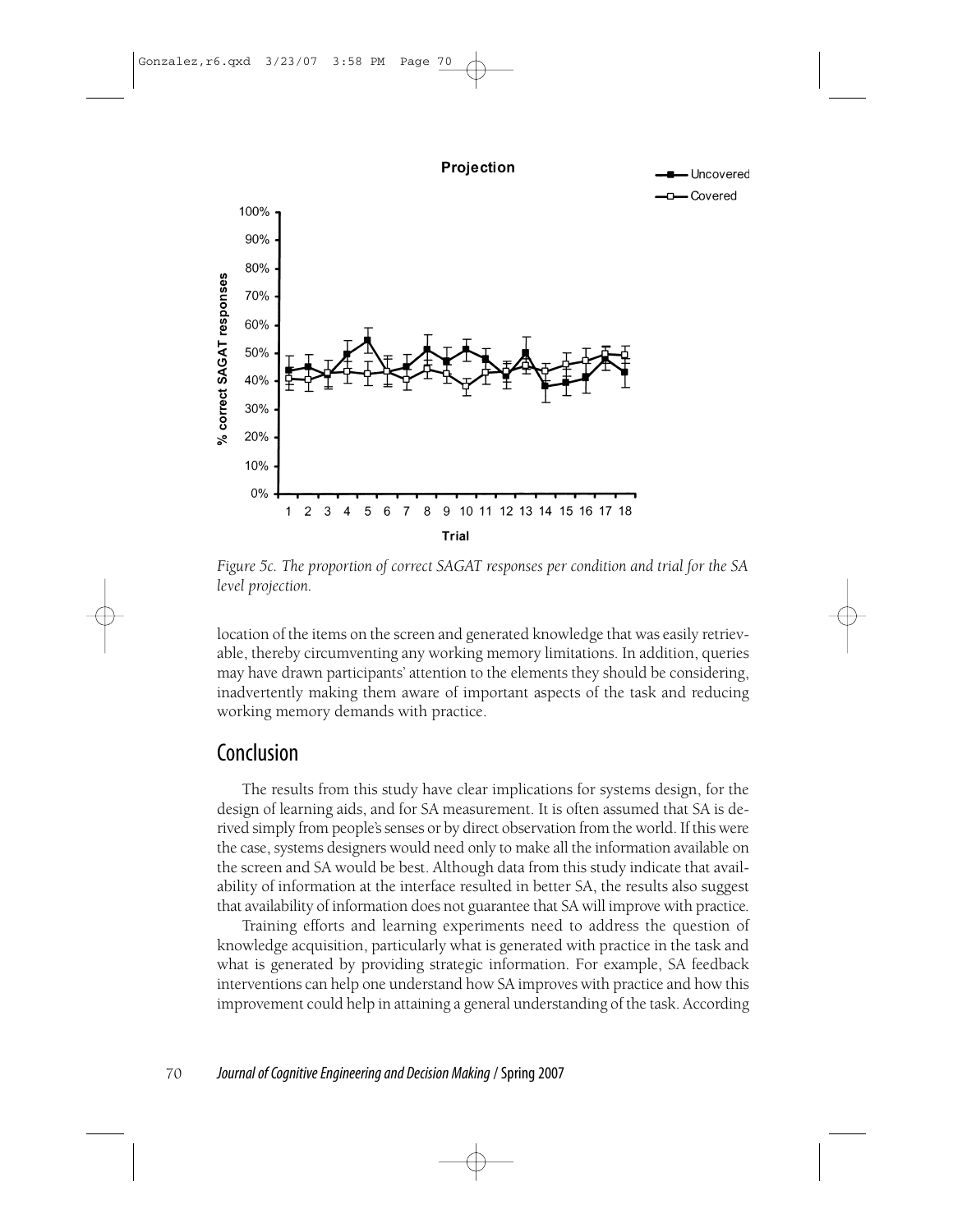to our results, individuals need procedural knowledge or strategic information about how to address the task rather than simply task practice. More research is necessary to investigate how experience generates knowledge of the task – specifically, how task experience generates knowledge that can be used to improve our predictions. Clearly, a follow-up on this research should involve the generation of two forms of learning, implicit and explicit, to determine their differential effect on the improvement of SA.

# Acknowledgments

This research was supported by the Advanced Decision Architectures Collaborative Technology Alliance sponsored by the U.S. Army Research Laboratory (DAAD19-01-2-0009).

| Query<br>No.   | Query<br><b>Type</b> | Query                                                                                                         |  |
|----------------|----------------------|---------------------------------------------------------------------------------------------------------------|--|
| 1              | Perception           | Click on all the tanks with water in them.                                                                    |  |
| 2              | Perception           | Click on the active (green) pumps.                                                                            |  |
| 3              | Perception           | Click on the pumps that are in queue.                                                                         |  |
| 4              | Perception           | Click on the pumps that are cleaning.                                                                         |  |
| 5              | Perception           | Click on the deadline the simulation is approaching.                                                          |  |
| 6              | Perception           | What is your current simulation time?                                                                         |  |
| $\overline{7}$ | Perception           | How many gallons of water have you missed up to now?                                                          |  |
| 8              | Perception           | Click on the tanks that you still need to empty before the simulation<br>reaches the approaching deadline.    |  |
| 9              | Comprehension        | How long is left before the simulation reaches the approaching deadline?                                      |  |
| 10             | Comprehension        | Click on the three tanks with the most water in them.                                                         |  |
| 11             | Comprehension        | Find the chain with the most water and click on all the tanks in that chain.                                  |  |
| 12             | Comprehension        | Click on the tanks that should be emptied at every deadline.                                                  |  |
| 13             | Comprehension        | Click on the tanks that are not important anymore.                                                            |  |
| 14             | Projection           | Which would take longer: the water in tank 1 to reach 8:00 deadline or<br>the water in tank 2 to reach 7:00?  |  |
| 15             | Projection           | Click on the tanks that you would expect to be filled with water from<br>outside the system in the next hour. |  |
| 16             | Projection           | By how much do you expect your missed gallons score to increase at<br>the current deadline?                   |  |
| 17             | Projection           | How many total gallons of water will you miss in this trial?                                                  |  |
| 18             | Projection           | Do you predict that you will be able to achieve the simulation goal of<br>zero gallons missed?                |  |

#### APPENDIX: SA queries and their classification into three levels of SA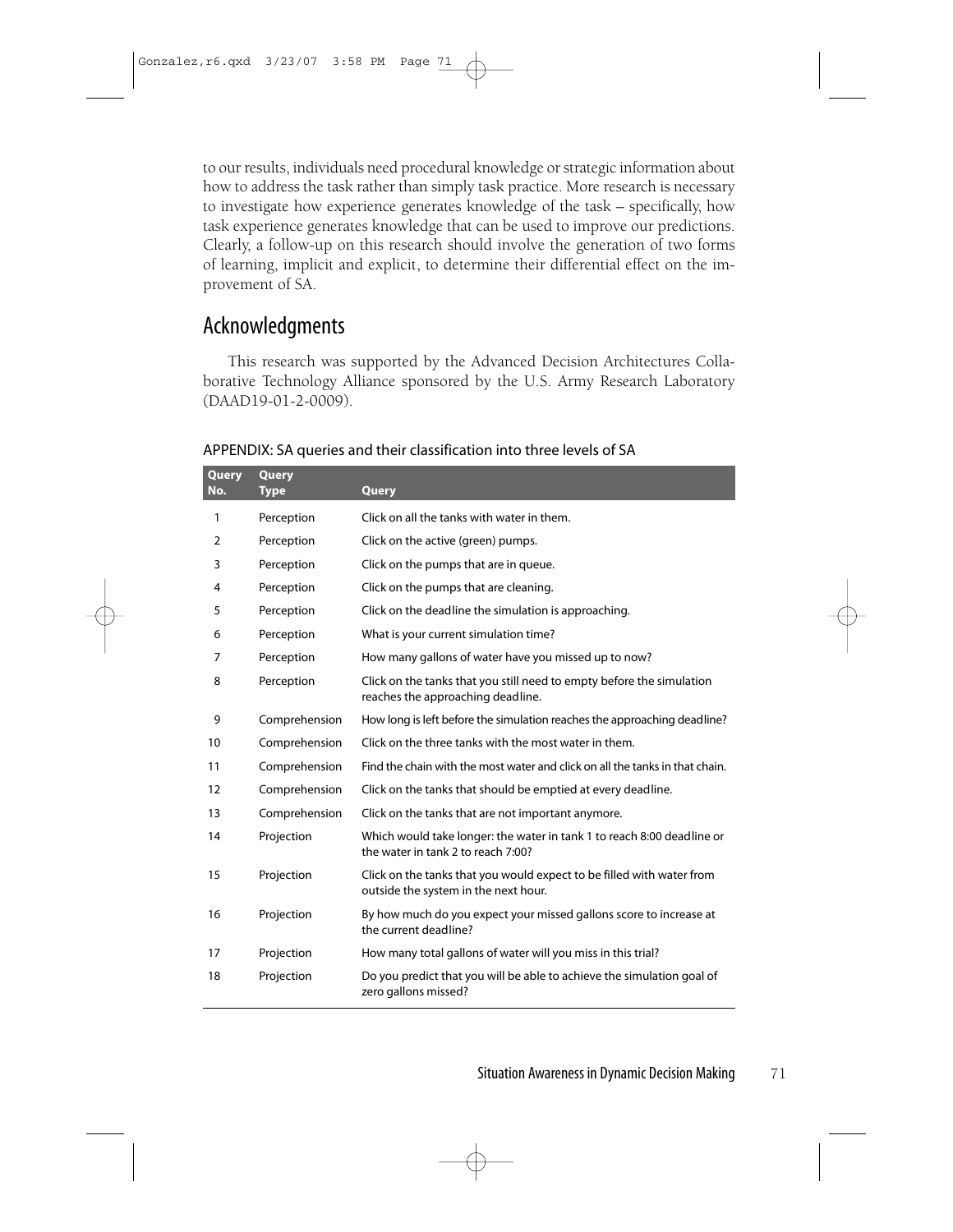# References

- Ackerman, P. L. (1988). Determinants of individual differences during skill acquisition: Cognitive abilities and information processing. Journal of Experimental Psychology: General, 117, 288-318.
- Ackerman, P. L. (1992). Predicting individual differences in complex skill acquisition: Dynamics of ability determinant. Journal of Applied Psychology, 77, 598–614.
- Baddeley, A. D. (1992). Working memory: The interface between memory and cognition. Journal of Cognitive Neuroscience, 4, 281-288.
- Baddeley, A. D., & Hitch, G. J. (1974). Working memory. In G. H. Bower (Ed.), Recent advances in learning and motivation (Vol. 8, pp. 47-90). New York: Academic Press.
- Berry, D. C., & Broadbent, D. E. (1987). The combination of explicit and implicit learning processes in task control. Psychological Research, 49, 7-15.
- Bolstad, C. A., & Endsley, M. R. (1990). Single versus dual scale range display investigation (NOR-DOC 90-99). Hawthorne, CA: Northrop Corp.
- Daneman, M., & Carpenter, P. A. (1980). Individual differences in working memory and reading. Journal of Verbal Learning and Verbal Behavior, 19, 450–466.
- Dienes, Z., & Fahey, R. (1995). Role of specific instances in controlling a dynamic system. Journal of Experimental Psychology: Learning, Memory, and Cognition, 21, 848-862.
- Durso, F. T., Bleckley, M. K., & Dattel, A. R. (2006). Does SA add to the validity of cognitive tests? Human Factors, 48, 721-733.
- Durso, F. T., Hackworth, C. A., Truitt, T. R., Crutchfield, J. M., Nikolic, D., & Manning, C. A. (1997). Situation awareness as a predictor of performance of en route air traffic controllers. Air Traffic Control Quarterly, 6(1), 1-20.
- Durso, F. T., Truitt, T. R., Hackworth, C. A., Crutchfield, J. M., Nikolic, D., Moertl, P. M., Ohrt, D. D., & Manning, C. A. (1995). Expertise and chess: A pilot study comparing situation awareness methodologies. In D. J. Garland & M. R. Endsley (Eds.), Experimental analysis and measurement of situation awareness (pp. 295-303). Daytona Beach, FL: Embry-Riddle Aeronautical University Press.
- Endsley, M. R. (1987). SAGAT: A methodology for the measurement of situation awareness (No. NOR DOC 87-83). Hawthorne, CA: Northrop Corp.
- Endsley, M. R. (1988). Design and evaluation for situation awareness enhancement. Paper presented at the Human Factors and Ergonomics Society 32nd Annual Meeting, Anaheim, CA.
- Endsley, M. R. (1990). A methodology for the objective measurement of situation awareness. In Situation awareness in aerospace operations (AGARD-CP-478) (pp. 1/1-1/9). Neuilly Sur Siene, France; NATO-AGARD.
- Endsley, M. R. (1995). Measurement of situation awareness in dynamic systems. Human Factors, 37, 65-84.
- Endsley, M. R. (2000a). Direct measurement of situation awareness: Validity and use of SAGAT. In M. R. Endsley & D. J. Garland (Eds.), Situation awareness analysis and measurement (pp. 147-173). Mahwah, NJ: Erlbaum.
- Endsley, M. R. (2000b). Theoretical underpinnings of situation awareness: A critical review. In M. R. Endsley & D. J. Garland (Eds.), Situation awareness analysis and measurement (pp. 3-32). Mahwah, NJ: Erlbaum.
- Endsley, M. R. (2001). Designing for situation awareness in complex systems. Paper presented at the Second International Workshop on Symbiosis of Humans, Artifacts and Environment, Kyoto, Japan.
- Endsley, M. R., Bolte, B., & Jones, D. G. (2003). Designing for situation awareness: An approach to user-centered design. London: Taylor & Francis.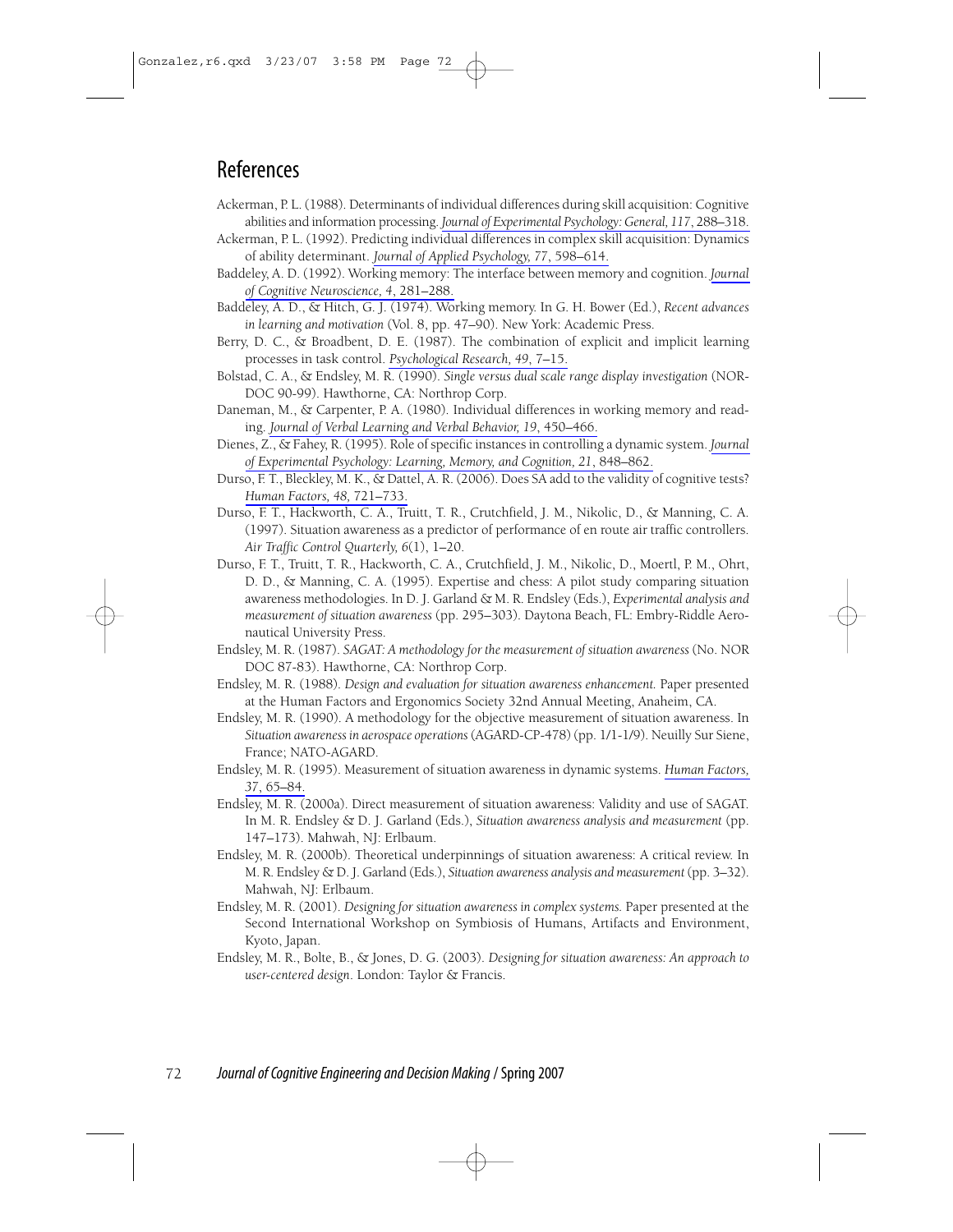- Endsley, M. R., & Robertson, M. M. (2000). Training for situation awareness in individuals and teams. In M. R. Endsley & D. J. Garland (Eds.), Situation awareness and measurement. (pp. 349-366), Mahwah, NJ: Erlbaum.
- Ericsson, K. A., & Kintsch, W. (1995). Long-term working memory. Psychological Review, 102,  $211 - 245.$
- Ericsson, K. A., & Staszewski, J. J. (1989). Skilled memory and expertise: Mechanisms of exceptional performance. In D. Klahr & K. Kotovsky (Eds.), Complex information processing: The impact of Herbert A. Simon (pp. 235-267). Mahwah, NJ: Erlbaum.
- Gonzalez, C. (2003). Verbal protocols in real-time dynamic decision making. Proceedings of the Human Factors and Ergonomics Society 47th Annual Meeting (pp. 293-296). Santa Monica, CA: Human Factors and Ergonomics Society.
- Gonzalez, C. (2004). Learning to make decisions in dynamic environments: Effects of time constraints and cognitive abilities. Human Factors, 46, 449-460.
- Gonzalez, C. (2005). The relationship between task workload and cognitive abilities in dynamic decision making. Human Factors, 47, 92-101.
- Gonzalez, C., Lerch, J. F., & Lebiere, C. (2003). Instance-based learning in dynamic decision making. Cognitive Science, 27, 591-635.
- Gonzalez, C., Thomas, R. P., & Vanyukov, P. (2005). Impact of individual differences and cognitive abilities on dynamic decision making. Intelligence, 33, 169-186.
- Gonzalez, C., Vanyukov, P., & Martin, M. (2005). The use of microworlds to study dynamic decision making. Computers in Human Behavior, 21, 273-286.
- Gugerty, L. J. (1997). Situation awareness during driving: Explicity and implicit knowledge in dynamic spatial memory. Journal of Experimental Psychology: Applied, 3(1), 42–66.
- Gugerty, L. J., & Tirre, W. C. (2000). Individual differences in situation awareness. In M. R. Endsley  $\&$  D. J. Garland (Eds.), Situational awareness analysis and measurement (pp. 249-276). Mahwah, NJ: Erlbaum.
- Jones, D. G. (2000). Subjective measures of situation awareness. In M. R. Endsley & D. J. Garland (Eds.), Situation awareness analysis and measurement (pp. 113-128). Mahwah, NJ: Erlbaum.
- Jones, D. G., & Endsley, M. R. (1996). Sources of situation awareness errors in aviation. Aviation, Space and Environmental Medicine, 67, 507-512.
- Kyllonen, P. C. (1985). Dimensions of information speed (No. AFHRL-TP-8-56). Brooks Air Force Base, TX: Air Force Systems Command.
- Sarter, N. B., & Woods, D. D. (1992). Pilot interaction with cockpit automation: Operational experiences with the flight management system. International Journal of Aviation Psychology, 2, 303-321.
- Shah, P., & Miyake, A. (1996). The separability of working memory resources for spatial thinking and language processing: An individual differences approach. Journal of Experimental Psychology: General, 125, 4-27.
- Shebilske, W. L., Goettl, B. P., & Garland, D. J. (2000). Situation awareness, automaticity, and training. In M. R. Endsley & D. J. Garland (Eds.), Situation awareness analysis and measurement (pp. 303-323). Mahwah, NJ: Erlbaum.
- Sohn, Y. W., & Doane, S. M. (2004). Memory processes of flight situation awareness: Interactive roles of working memory capacity, long-term working memory, and expertise. Human Factors, 46, 461-475.
- Wickens, C. D. (2000). The trade-off of design for routine and unexpected performance: Implications of situation awareness. In M. R. Endsley & D. J. Garland (Eds.), Situation awareness analysis and measurement (pp. 211-225). Mahwah, NJ: Erlbaum.